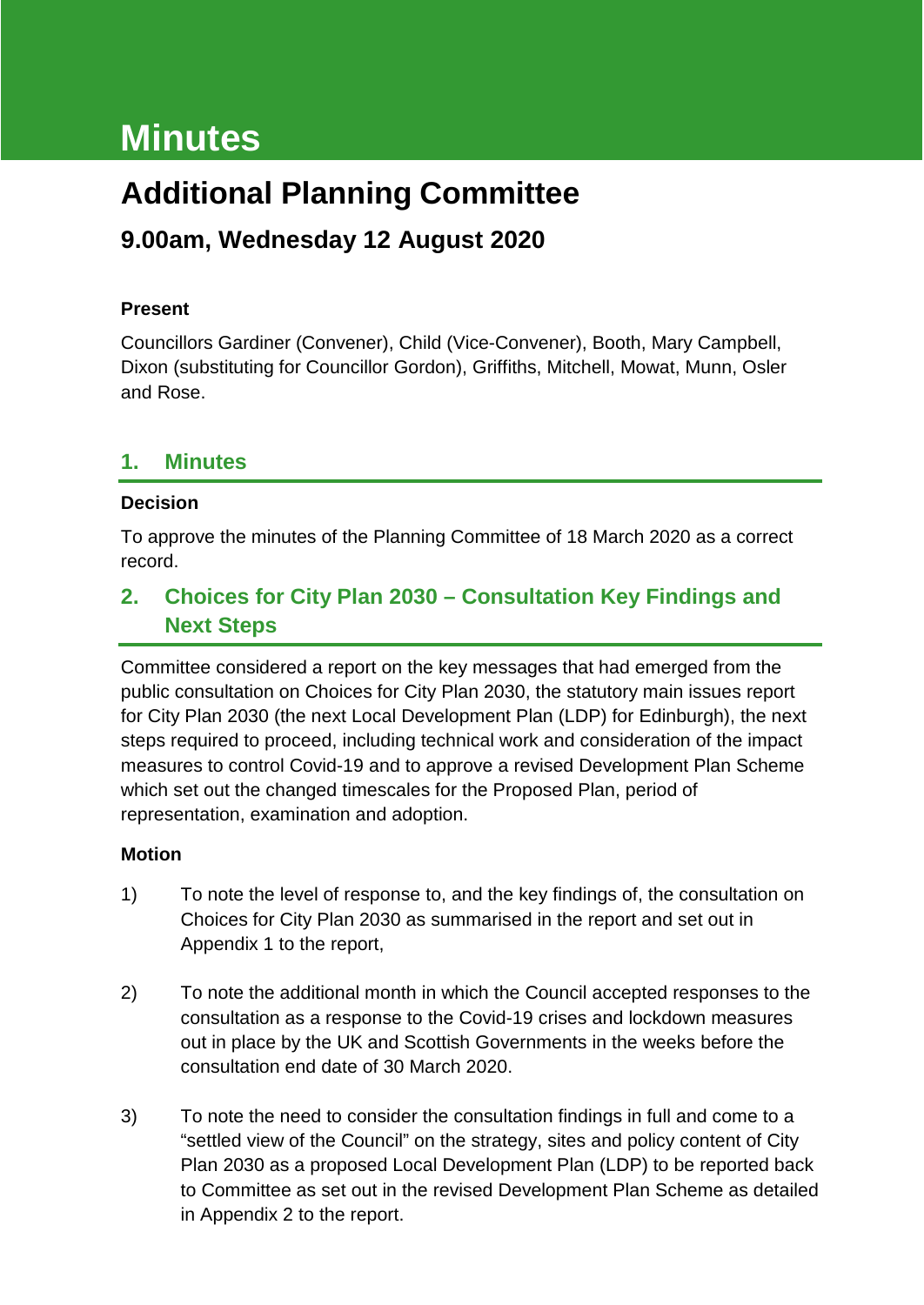- 4) To note the technical work that was required to be carried out to prepare the Proposed Plan for Committee consideration and Examination in Public, as key stages in the process before a plan could be considered for adoption, and the need to consider impacts of Covid-19 measures and effects on the technical work.
- 5) To agree the updated Development Plan Scheme as set out in Appendix 2 of the report.
	- Moved by Councillor Gardiner, seconded by Councillor Child

## **Amendment 1**

- 1) To note the level of response to, and the key findings of, the consultation on Choices for City Plan 2030 as summarised in the report and set out in Appendix 1 to the report, and to further note that 1,800 responses had been made to the consultation, an increase of over 400% on the numbers responding to the corresponding stage of the Local Development Plan, and that social media reached over 26,000 people with over a million social media impressions. To agree that this was a significant achievement, especially during the current Covid crisis, and thanked Council Planning staff for their hard work and dedication in making the consultation a success in difficult circumstances.
- 2) To note the additional month in which the Council accepted responses to the consultation as a response to the Covid-19 crises and lockdown measures out in place by the UK and Scottish Governments in the weeks before the consultation end date of 30 March 2020.
- 3) To note the need to consider the consultation findings in full and come to a "settled view of the Council" on the strategy, sites and policy content of City Plan 2030 as a proposed Local Development Plan (LDP) to be reported back to Committee as set out in the revised Development Plan Scheme as detailed in Appendix 2 to the report.
- 4) To note the very strong local feeling around certain development sites identified in the consultation document and to also note that over three quarters of respondents favoured a 'brownfield' spatial strategy and expected that these views would be given due consideration in the forthcoming draft plan.
- 5) To note the very positive responses from consultees on a range of choices, with may options receiving more than 90% support; that none of the preferred choices received less than 50% support, and therefor agreed that the draft plan be presented to Committee in due course should give due consideration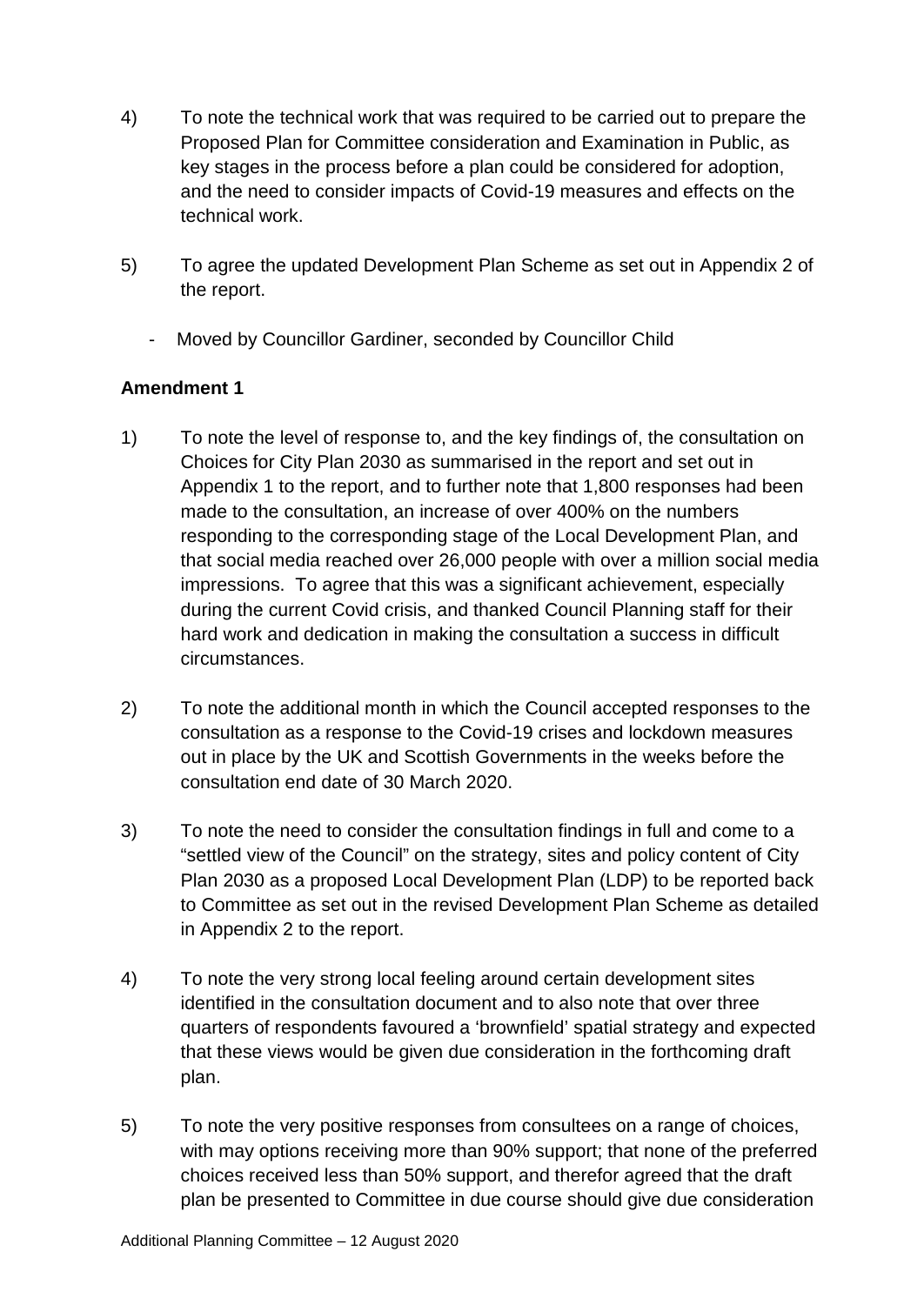to the strong appetite for change that these consultation responses represented.

- 6) To note the technical work that was required to be carried out to prepare the Proposed Plan for Committee consideration and Examination in Public, as key stages in the process before a plan could be considered for adoption, and the need to consider impacts of Covid-19 measures and effects on the technical work.
- 7) To agree the updated Development Plan Scheme as set out in Appendix 2 of the report.
	- moved by Councillor Booth, seconded by Councillor Mary Campbell

## **Amendment 2**

- 1) To note the level of response to, and the key findings of, the consultation on Choices for City Plan 2030 as summarised in the report and set out in Appendix 1 to the report,
- 2) To note the additional month in which the Council accepted responses to the consultation as a response to the Covid-19 crises and lockdown measures out in place by the UK and Scottish Governments in the weeks before the consultation end date of 30 March 2020.
- 3) To note the need to consider the consultation findings in full and come to a "settled view of the Council" on the strategy, sites and policy content of City Plan 2030 as a proposed Local Development Plan (LDP) to be reported back to Committee as set out in the revised Development Plan Scheme as detailed in Appendix 2 to the report.
- 4) To note the technical work that was required to be carried out to prepare the Proposed Plan for Committee consideration and Examination in Public, as key stages in the process before a plan could be considered for adoption, and the need to consider impacts of Covid-19 measures and effects on the technical work.
- 5) To reject the Development Plan Scheme noted at Appendix 2 of the report and to request that officers revised this to postpone the date of delivery for the LDP until November 2022 and to communicate this to the Scottish Government noting that in the Scottish Policy Planning and Housing - Proposed Amendments Consultation the papers stated: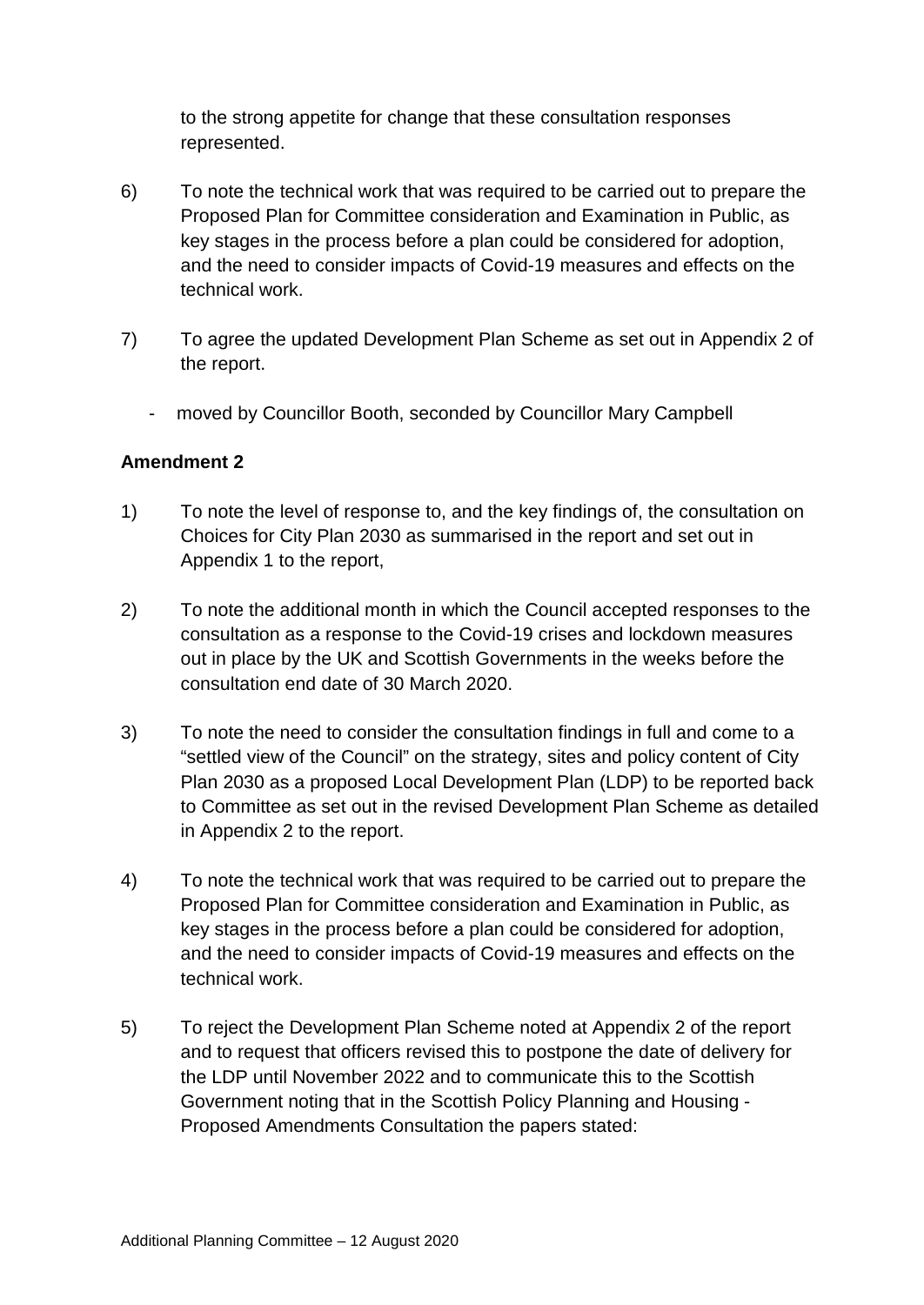"We expect that more development plans will extend beyond five years in the coming months and are keen to support authorities in adapting to the current circumstances".

- 6) To consider that extending the current development plan timetable at this stage allowed the completion of important technical documents including the Transport Appraisal, and more information to come forward on the underlying assumptions of the plan which presumed a high growth environment which may be altered given the current pandemic and likely entry into recession.
- 7) To request that officers brought back the revised scheme in one cycle.
- Moved by Councillor Mowat, seconded by Councillor Mitchell

In accordance with Standing Order 19(12), Amendment 1 was accepted as an addendum to the motion.

#### **Voting**

| For the motion (as adjusted) | - | 8 votes |
|------------------------------|---|---------|
| For the amendment            | - | 3 votes |

(For the motion (as adjusted): Councillors Booth, Mary Campbell, Child, Dixon, Gardiner, Griffiths, Munn and Osler.

For the amendment: Councillors Mitchell, Mowat and Rose.)

## **Decision**

To approve the following adjusted motion by Councillor Gardiner:

- 1) To note the level of response to, and the key findings of, the consultation on Choices for City Plan 2030 as summarised in the report and set out in Appendix 1 to the report, and to further note that 1,800 responses had been made to the consultation, an increase of over 400% on the numbers responding to the corresponding stage of the Local Development Plan, and that social media reached over 26,000 people with over a million social media impressions. To agree that this was a significant achievement, especially during the current Covid crisis, and thanked Council Planning staff for their hard work and dedication in making the consultation a success in difficult circumstances.
- 2) To note the additional month in which the Council accepted responses to the consultation as a response to the Covid-19 crises and lockdown measures out in place by the UK and Scottish Governments in the weeks before the consultation end date of 30 March 2020.